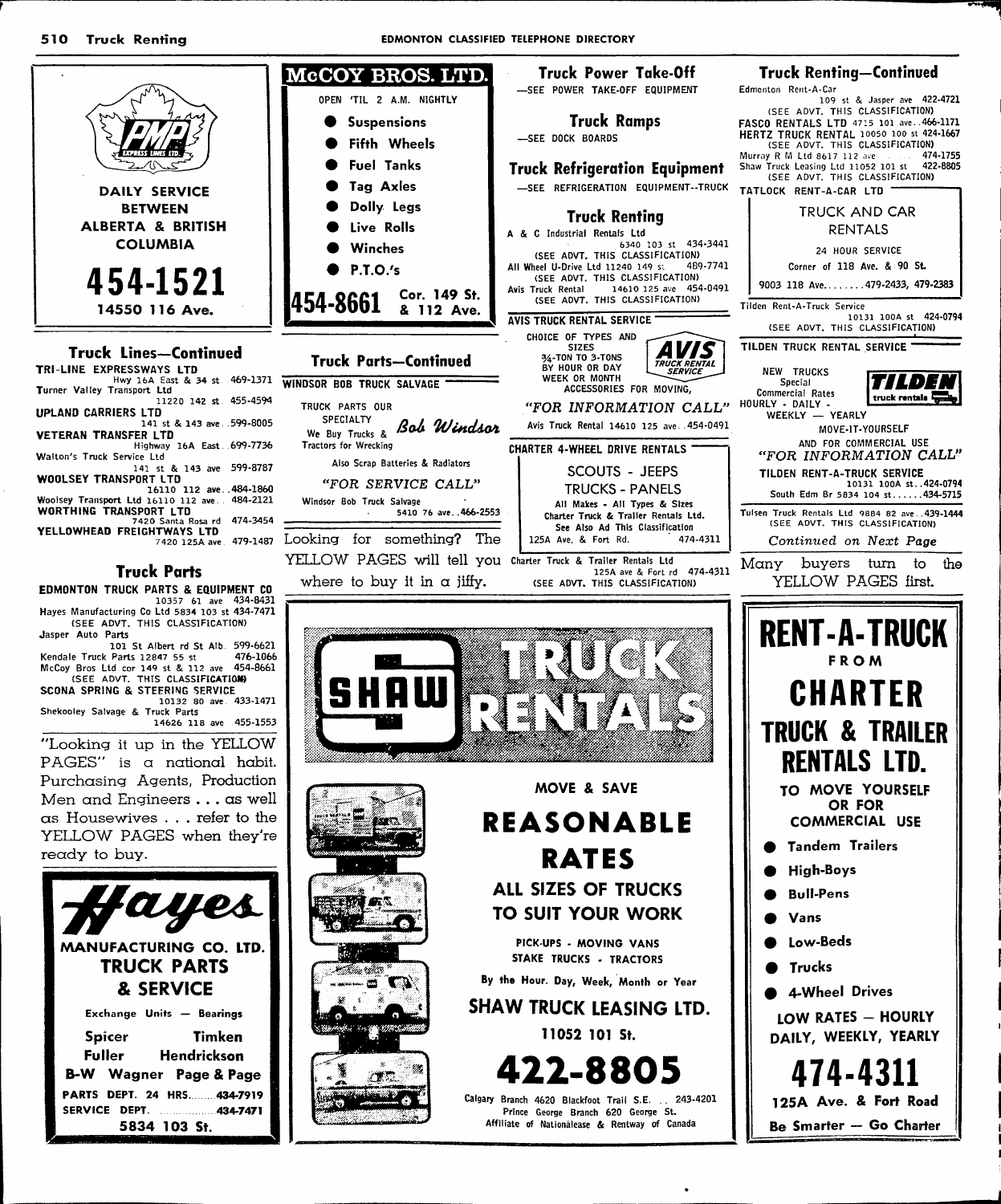

B.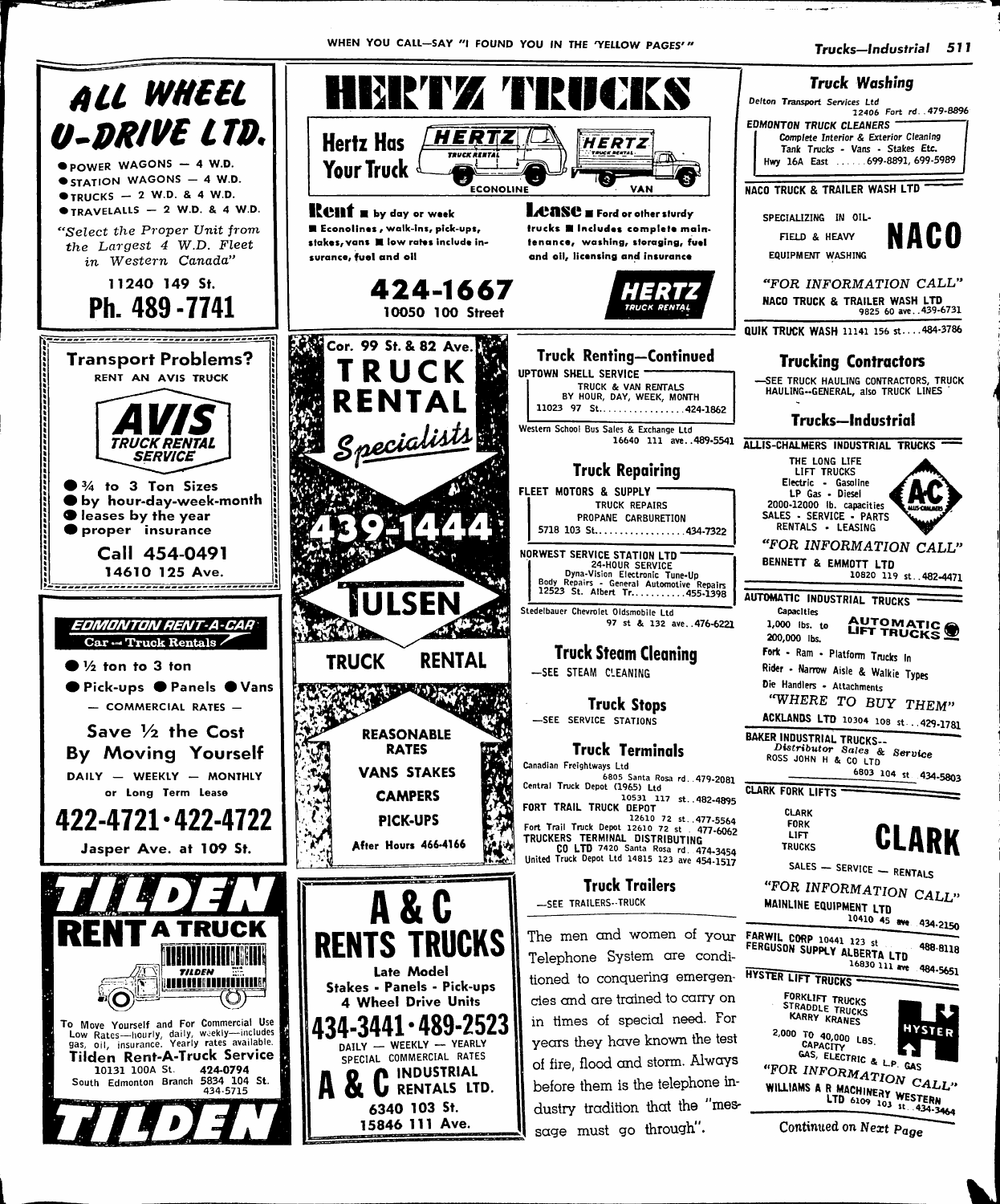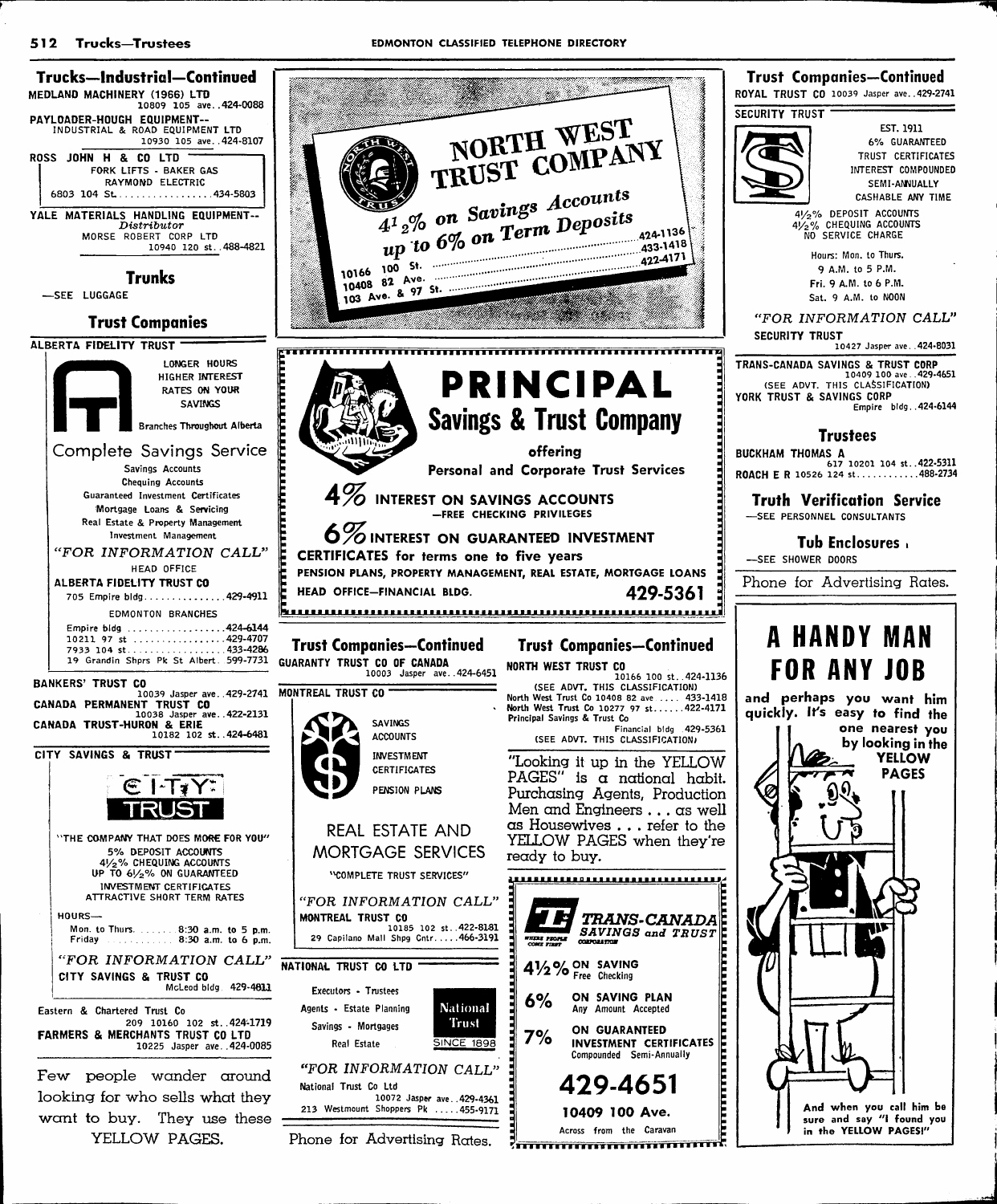

•. . when buying say, "I found you in the YELLOW Your buying problems are solved in many instances by the Merchants who give com plete information regarding their products and services in the YELLOW PAGES. Use this special information and save time and trouble.

"Ladies—Enquire about our Evening Gowns Fur Stoles, Brides Dresses, Hoops & Costumea''

œ

 $\textit{Walt's}$  men's shop ltd.

PAGES!"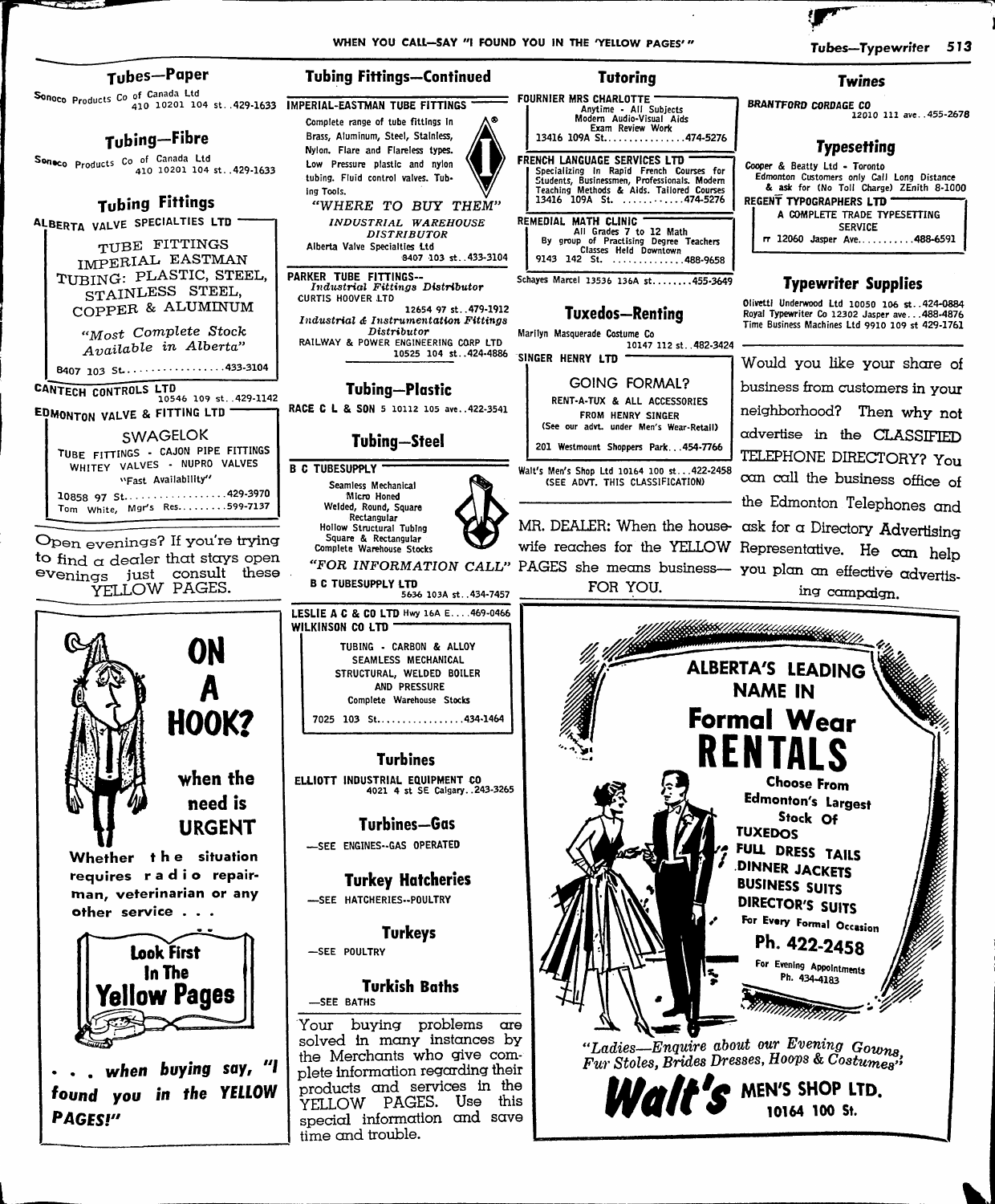

## **Typewriters**

A T Office Machines Ltd 10448 Jasper ave. .429-1596 (SEE ADVT. THIS CLASSIFICATION) ADLER typewritersuniversal TYPEWRITER LTD

10750 Jasper ave. .424-0688 ALLAN LYONE LTD~ Western Canada's Largest Distributor of PORTABLE TYPEWRITERS Underwood - Olivetti - Adders Typewriters Bsmt 10330 104 St 424-6568

FRIDEN DIV SINGER CO OF CANADA LTD FRiDEN FLEXOWRITER AUTOMATIC WRITING MACHINES  $10522$  124 St....488-5442 - 488-5432

# 10750 Jasper ave..424-0688

International Business Machines Co Ltd 10012 107 St 429-5271 (SEE ADVT. THIS CLASSIFICATION)

PEOPLE ARE ON THE MOVE

through the Yellow Pages. They'll find the heading they want, but . . . will your firm name be there to invite them to do business with you? It will if your advertising pro

## Typewriters—Continued

JENKINS FRED LTD 10235 102 ave...424-1112 (SEE ADVT. THIS CLASSIFICATION) OLIVETTI UNDERWOOD TYPEWRITERS SALES & SERVICE-OLIVETTI UNDERWOOD LTD 10050 106 St. .424-0884 OLYMPIA TYPEWRITER SALES & SERVICE-WARWOOD OFFICE EQUIPMENT LTD 10715 124 St. .482-2388 REMINGTON SALES & SERVICE 9910 109 St..429-1761 S C M SMITH-CORONA TYPEWRITERS-JENKINS FRED LTD 10235 102 ave. .424-1112 HERMES TYPEWRITERS-<br>
UNIVERSAL TYPEWRITER LTD (SEE ADVE THE BUSINESS Machines Ltd in 1990)<br>
UNIVERSAL TYPEWRITER LTD (SEE ADVE THE BLACKETATION) (SEE ADVT. THIS CLASSIFICATION)

Universal Typewriter Ltd 10750 Jasper ave 424-0688 (SEE ADVT. THIS CLASSIFICATION)

MR. BUSINESS MAN . . .  $all$  Listings of This Classification

TYPEWRITERS

Continued on Next Page